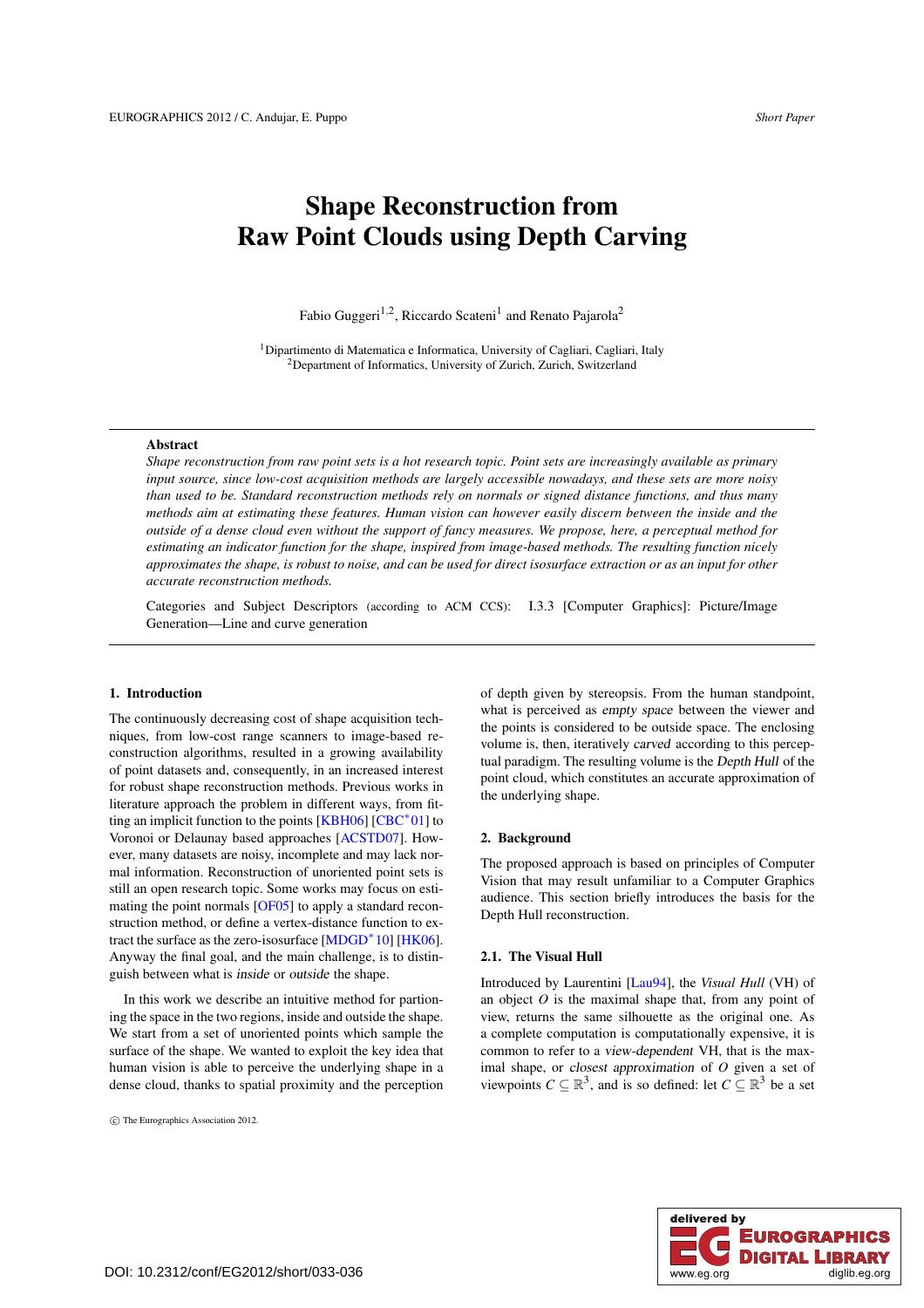<span id="page-1-1"></span>of points of view; the *visual hull* of an object *O* relative to *C*,  $V\mathcal{H}(O,C)$ , is defined as the subspace of  $\mathbb{R}^3$  such that, for each point  $p \in V\mathcal{H}(O, C)$ , and each point  $c \in C$ , the projective ray starting at *c* and passing through *p* contains at least a point of *O*

$$
\mathcal{V}\mathcal{H}(O,C) = \{ p \mid \overline{cp} \cap O \neq \emptyset, \forall c \in C \}
$$

that is, for each point  $p \in \mathcal{VH}(O, C)$  and each viewpoint  $c \in$ *C*, the projective ray connecting *p* and *c* intersects the object *O* in at least one point. An example is shown in Figure [1](#page-1-0) (left).

# 2.2. The Depth Hull

The *Depth Hull* (DH) is a generalization of the VH first defined by Bogomjakov and colleagues [\[BGM06\]](#page-3-7) to approach the problem of reconstructing and rendering an image-based geometry from a set of depth cameras, also called Z-Cams. Such cameras are capable of returning depth information for each pixel in the view, and the umbra of a viewed scene is the portion of the visual cone behind the depth map, or the shadow cone generated by the object if a point light source is placed in the camera position. The DH is then defined as the intersection of the umbrae of the given reference Z-Cams (see Figure [1,](#page-1-0) right), and it is shown to be the best approximation of the geometry of an object when viewed from a reference set of viewpoints.



<span id="page-1-0"></span>Figure 1: *On the left: the Visual Hull (in light grey) of a shape (dark grey) given by two cameras is the closest approximation obtainable by an image-based approach. On the right: The Depth Hull (in light grey) of a shape (dark grey) given by two Z-Cams. By placing a third Z-Cam in the shadow zone, the shape is accurately reconstructed.*

#### 3. Indicator function estimation

When dealing with raw point sets, the main challenge is the definition of what portion of space is inside and what is outside of the represented shape. For algorithms like Poisson Reconstruction [\[KBH06\]](#page-3-0) the presence of point normals is an indicator of the space gradient, while Radial Basis Function [\[CBC](#page-3-1)∗01] uses a signed distance function given by the normal directions. The importance of signing can be found in other works specifically aiming at raw sets [\[MDGD](#page-3-4)∗10], showing how the definition of inside and outside plays a central role in the reconstruction problem. However, the human visual system is extremely fast and accurate in understanding the spatial relations of a dense enough point cloud. Spatial proximity is seen as a strong indication of an underlying surface. Many image-based reconstruction algorithms like Space Carving [\[KS00\]](#page-3-8) are based on the same principle: the object is detected in an area of interest, and what falls outside such area is marked as outside also in the resulting reconstruction. This is a direct application of the Visual Hull definition.

It is then possible to reconstruct the Depth Hull of the point cloud by simulating a set of Z-Cams by checking the depth buffer of each rendered scene. The possibility of placing a virtually infinite number of Z-Cams around the object allows for a fast and accurate estimation of the inside of an object. We then define an indicator function for each voxel according to the depth values of each Z-image, given *N* Z-Cams  $C_1 \ldots C_N$  and the corresponding functions  $D_i(x, y)$  returning the depth value of the *i*-th Z-image in the pixels *x*,*y*. Let  $M_i$  be the transformation matrix from the object coordinates to the framework of the *i*-th Z-Cam, and, given a point **p** in object-space, let  $p^i = M_i p$  be the transformed point in the *i*-th Z-Cam space. The function is defined as

$$
X(\mathbf{p}) = \begin{cases} 1, & \text{if } \mathbf{p}_z^i > D_i(\mathbf{p}_x^i, \mathbf{p}_y^i) \; \forall i \in [1 \dots N] \\ 0, & \text{elsewhere} \end{cases}
$$

where the subscript is just a coordinate selection  $\mathbf{p}_x = \mathbf{e}_x \cdot \mathbf{p}$ . In simpler terms, each point is projected on an image and if its Z-value is higher than the depth of the corresponding pixel, then the point is behind the umbra of such image. If the condition is satisfied for each camera, then it meets the Depth Hull definition, meaning that the point has to be considered inside the object. For a dense point cloud, the described function accurately reflects the Depth Hull of the shape and, consequently, a very good approximation of the underlying object.

# 4. The Depth Carving Algorithm

A direct computation for each voxel in a regular grid may be very expensive for high grid resolutions, as for *N* voxels and *k* viewpoints the complexity is  $O(N \times k)$ . The usage of an adaptive octree is the best solution, but some time can be saved by aiming to process only external cells in the grid.

The Depth Carving algorithm we propose takes inspiration from the Space Carving [\[KS00\]](#page-3-8) algorithm and other similar procedures [\[SBS02a\]](#page-3-9) [\[SBS02b\]](#page-3-10) used in image-based reconstruction: the sign computation is restricted to the external, visible voxels thanks to a plane sweep approach. The theoretical complexity is lowered to  $\mathcal{O}(E \times k)$  where *E* denotes the external voxels in the shape.

Let *G* be a regular grid composed of  $N_x \times N_y \times N_z$  voxels initialized with value 1, enclosed by the bounding box of the point cloud, and let  $G_{x,y,z}$  be the voxel cell at coordinates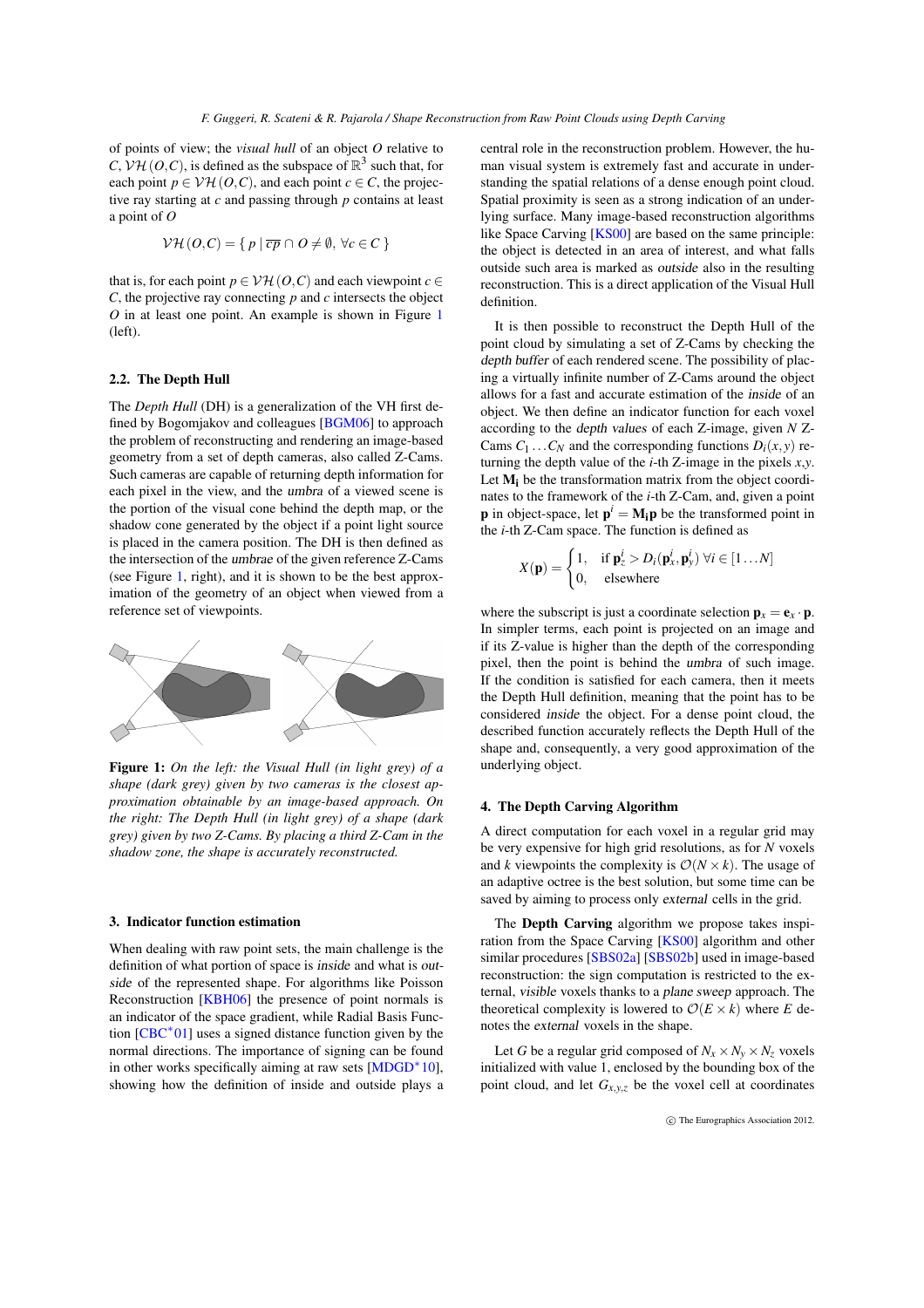<span id="page-2-3"></span> $x, y, z$ . Let *B* be the set of *border* voxel, that is those voxels with at least one empty neighbor. Starting from an arbitrary point of view, each border voxels is tested by reprojecting its centroid onto the Z-Image in that direction: if the voxel is in front of the Z-Image (i.e., its reprojected depth value is less than the one stored in the image) its value is set to 0, the cell is removed and its 6−neighbors, if not already included in *B*, are added to the set. When every border voxel has been tested, the process is reiterated from a different point of view until each of all the viewpoints have been considered.



<span id="page-2-1"></span>Figure 2: *We obtain correct shape reconstruction from dense point clouds, independently from which kind of shape they sample (from left to right: Mug, Tooth, Armadillo, and Fandisk).*

#### 4.1. Implementation issues

As previously said, the Z-Cams can be simulated by synthetic cameras in a 3D visualization framework, using the GPU depth buffer to obtain the Z-Images. However, some care must be put into the implementation to overcome issues resulting from this approach. The point clouds may not be dense enough to obtain a smooth depth image (see Figure [3,](#page-2-0) left). This means that the empty space between the vertices will be seen by the camera and carved, resulting in an incorrect reconstruction. This issue can be addressed by lowering the projection resolution, so that during the rasterization no projective ray is able to traverse the space without intersecting a single vertex, or by performing a morphological opening on the Z-image: this step efficiently simulates a view-dependent Z-splatting (shown in Figure [3,](#page-2-0) right) by smoothing the peaks in the Z depth function, so that small holes in the depth image are covered by the values of the



Figure 3: *Missing depth data (left) can be recovered by a morphological opening of the depth image (right)*

c The Eurographics Association 2012.

neighboring vertices, while maintaining an accurate contour of the shape.

## 5. Discussion and Results

In this section we show some results of our method and comparisons to a state-of-the-art algorithm. All the timings are obtained by single-threaded implementations on a 2.4GHz Intel CORE i5 processor. The meshes shown in Figure [2](#page-2-1) are isosurfaces extracted after the sign estimation with a simple Marching Cube algorithm.

For dense clouds with no missing data, the reconstruction is accurate enough. Even if the resulting shapes are not visually pleasing, it must be considered that an isosurface taken from a binary dataset cannot guarantee smooth features. However, the method is intended as an aid for other algorithms as the Radial Basis Function or the Poisson, where a signing step is required. Our claim is that the proposed approach is suitable as a lightweight signing tool for unoriented point sets, thus extending the applicability of the cited methods without the need for normal estimation.

Noise robustness The approach is very robust to noise, as shown in Figure [4.](#page-2-2) Thanks to the multi-view approach, randomly scattered points cannot cast a consistent set of umbrae, and the space around them is then carved. The process may detect structured, dense outliers forming a solid shape, as the algorithm has no information on the target shape: everything that may resemble a solid object is reconstructed.

Timing The main advantage of this approach is the independence on the primitive numbers, as the vertices are a factor only in the time needed for rasterization. The whole approach is then fast and efficient. We compare to the signing step in Muller and colleagues [\[MDGD](#page-3-4)∗10], a primitivebased algorithm, showing in Table [1](#page-3-11) that our method is faster and more robust to changes in the sampling fineness.

# 5.1. Limitations

The main limitation of our method raises in presence of missing data. Wherever the cloud is not dense enough, the

<span id="page-2-2"></span><span id="page-2-0"></span>

Figure 4: *The algorithm is robust to white noise, as shown by the cross-section of the indicator function (right image). Internal cells are marked in green, external cells are marked in red.*